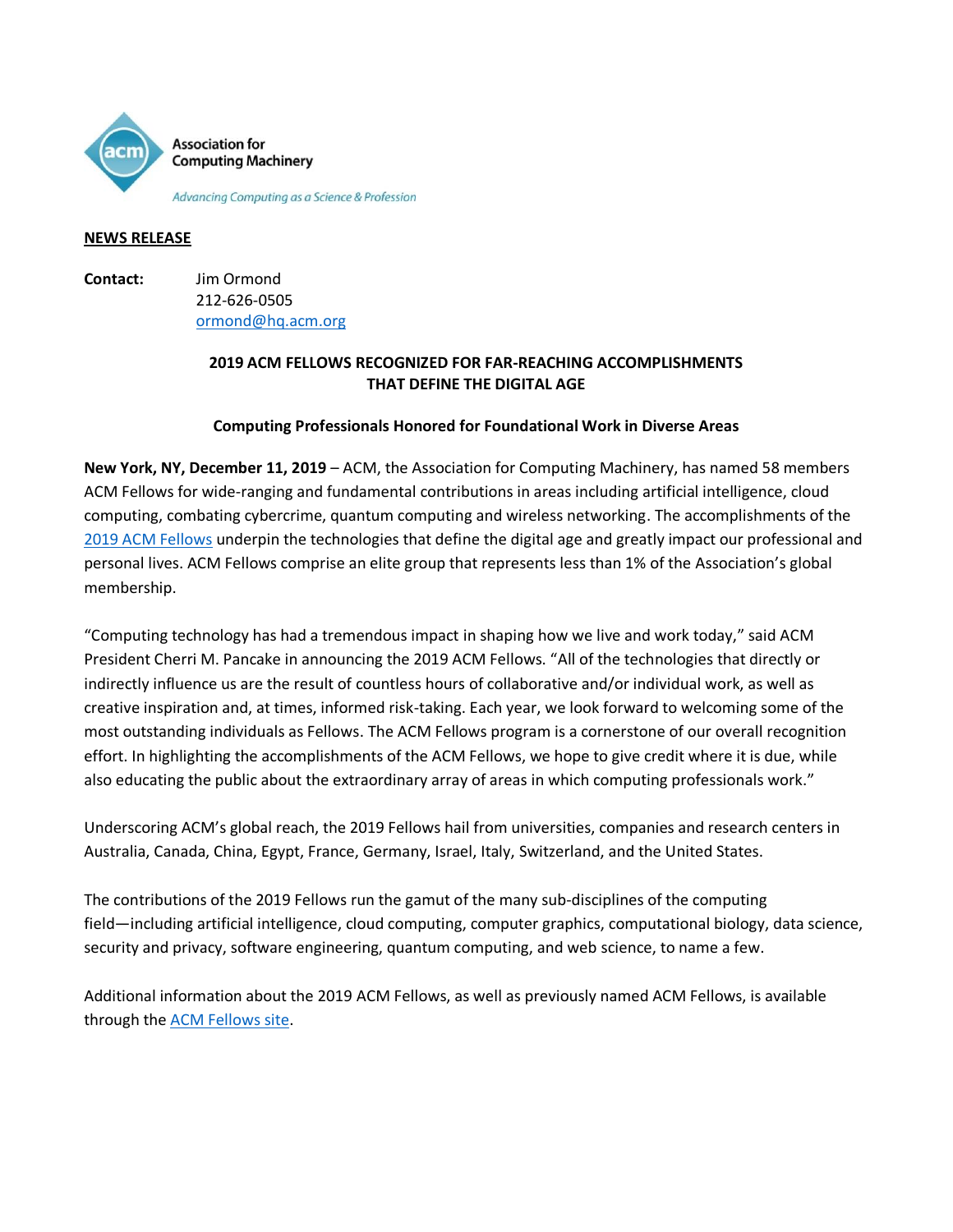### **2019 ACM Fellows**

### **Scott J. Aaronson**

University of Texas *For contributions to quantum computing and computational complexity*

## **Tarek F. Abdelzaher**

University of Illinois at Urbana-Champaign *For interdisciplinary contributions that bridge cyberphysical systems, social sensing, real-time computing, and control*

### **Saman Amarasinghe**

Massachusetts Institute of Technology *For contributions to high performance computing on modern hardware platforms, domain-specific languages, and compilation techniques*

#### **Kavita Bala**

Cornell University *For contributions to rendering and scene understanding*

#### **Magdalena Balazinska**

University of Washington *For contributions to scalable distributed data systems*

#### **Paul Beame**

University of Washington *For contributions in computational and proof complexity and their applications, and for outstanding service*

#### **Emery D. Berger**

University of Massachusetts Amherst *For contributions in memory management and programming language implementation*

### **Ronald F. Boisvert**

National Institute of Standards and Technology *For contributions to mathematical software and service to the profession*

# **Christian Cachin**

University of Bern *For contributions to secure distributed computing and cryptographic protocols*

#### **Brad Calder**

Google

*For contributions to cloud storage, processor simulation, replay, and feedback-directed optimization of systems and applications*

#### **Diego Calvanese**

Free University of Bozen-Bolzano *For contributions to description logics and their applications in data management and software engineering*

#### **Srdjan Capkun**

Swiss Federal Polytechnic, Zurich *For contributions to systems and wireless network security*

### **Claire Cardie**

Cornell University *For contributions to natural language processing, including coreference resolution, information and opinion extraction*

# **Timothy M. Chan**

University of Illinois at Urbana-Champaign *For contributions to computational geometry, algorithms, and data structures*

#### **Kanianthra Mani Chandy**

California Institute of Technology *For contributions to queueing networks, performance analysis, distributed and parallel programming, and distributed simulation*

#### **Xilin Chen**

Institute of Computing Technology, Chinese Academy of Sciences *For contributions to face and sign language recognition and multimedia systems*

#### **Elizabeth F. Churchill**

Google *For contributions to human-computer interaction and service to ACM*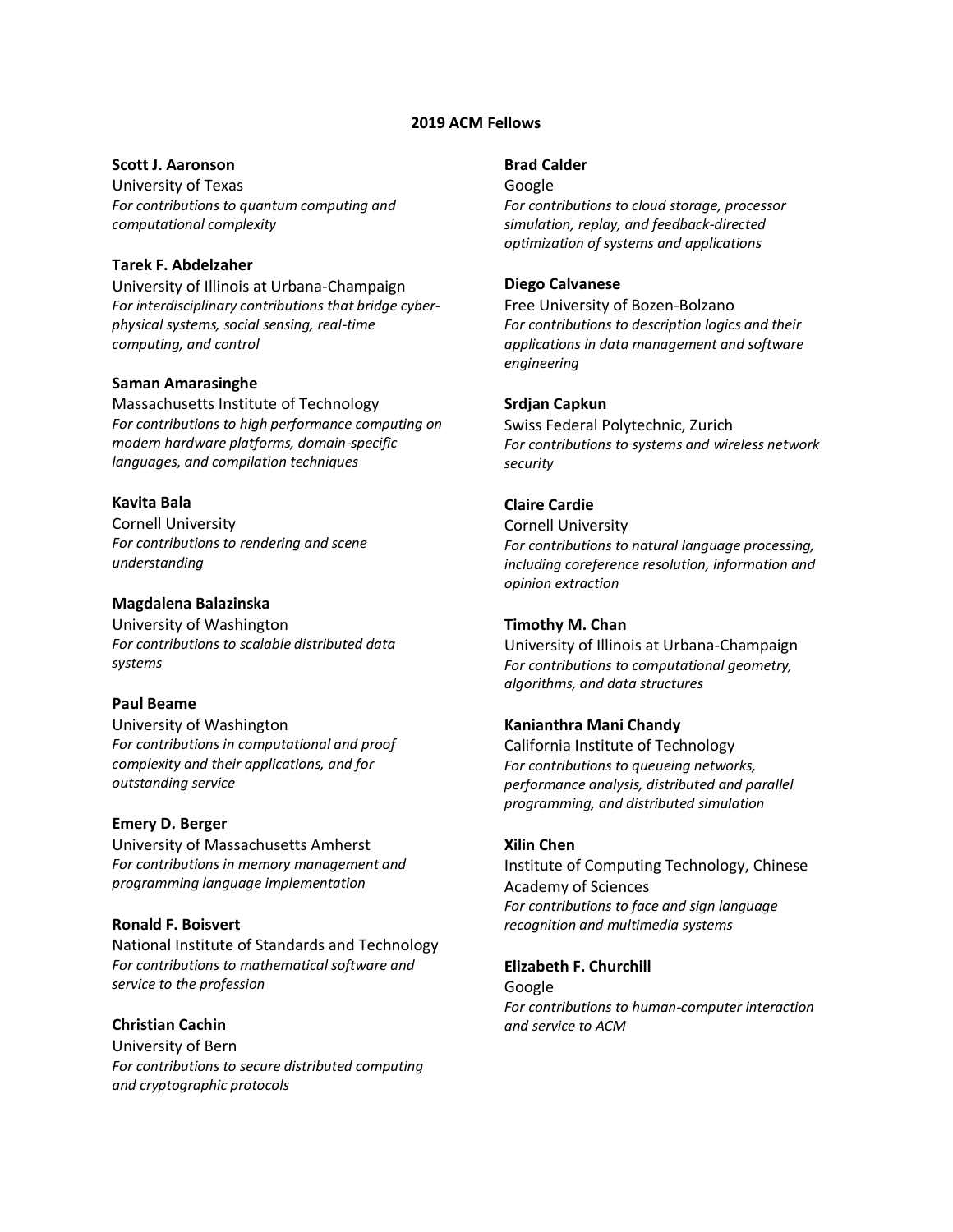### **Philip R. Cohen**

Monash University *For contributions to the theory and practice of multiagent systems, human-computer dialogue, and multimodal interaction*

# **Vincent Conitzer**

Duke University *For contributions to game theory, social choice theory, and mechanism design*

## **Noshir Contractor**

Northwestern University *For contributions to advances in computational social science, network science and web science*

## **Matthew B. Dwyer**

University of Virginia *For contributions to the specification and analysis of software*

## **Elena Ferrari**

University of Insubria *For contributions to security and privacy of data and social network systems*

# **Michael J. Freedman**

Princeton University *For contributions to robust distributed systems for the modern cloud*

### **Deborah Frincke**

US National Security Agency *For contributions in education, the practice of research, and the leadership of cybersecurity*

### **Lise Getoor**

University of California, Santa Cruz *For contributions to machine learning, reasoning under uncertainty, and responsible data science*

### **Maria L. Gini**

University of Minnesota *For contributions to robotics and multi-agent systems and a lifelong commitment to diversity in computing*

### **Subbarao Kambhampati**

Arizona State University *For contributions to automated planning and human-aware AI systems and leadership within the field*

#### **Tamara G. Kolda**

Sandia National Laboratories *For innovations in algorithms for tensor decompositions, contributions to data science, and community leadership*

## **Xiang-Yang Li**

University of Science and Technology of China *For contributions to the design, analysis and optimization of IoT and mobile systems*

## **Songwu Lu**

University of California, Los Angeles *For helping create a more resilient and performant cellular network*

## **Wendy Elizabeth Mackay**

Inria *For contributions to human-computer interaction, mixed reality and participatory design, and leadership in ACM SIGCHI*

### **Diana Marculescu**

University of Texas at Austin *For contributions to the design and optimization of energy-aware computing systems*

### **Sheila McIlraith**

University of Toronto *For contributions to knowledge representation and its applications to automated planning and semantic web services*

### **Rada Mihalcea**

University of Michigan *For contributions to natural language processing, with innovations in data-driven and graph-based language processing*

### **Robin R. Murphy**

Texas A&M University *For contributions in founding and advancing the field of computing for disasters and robotics*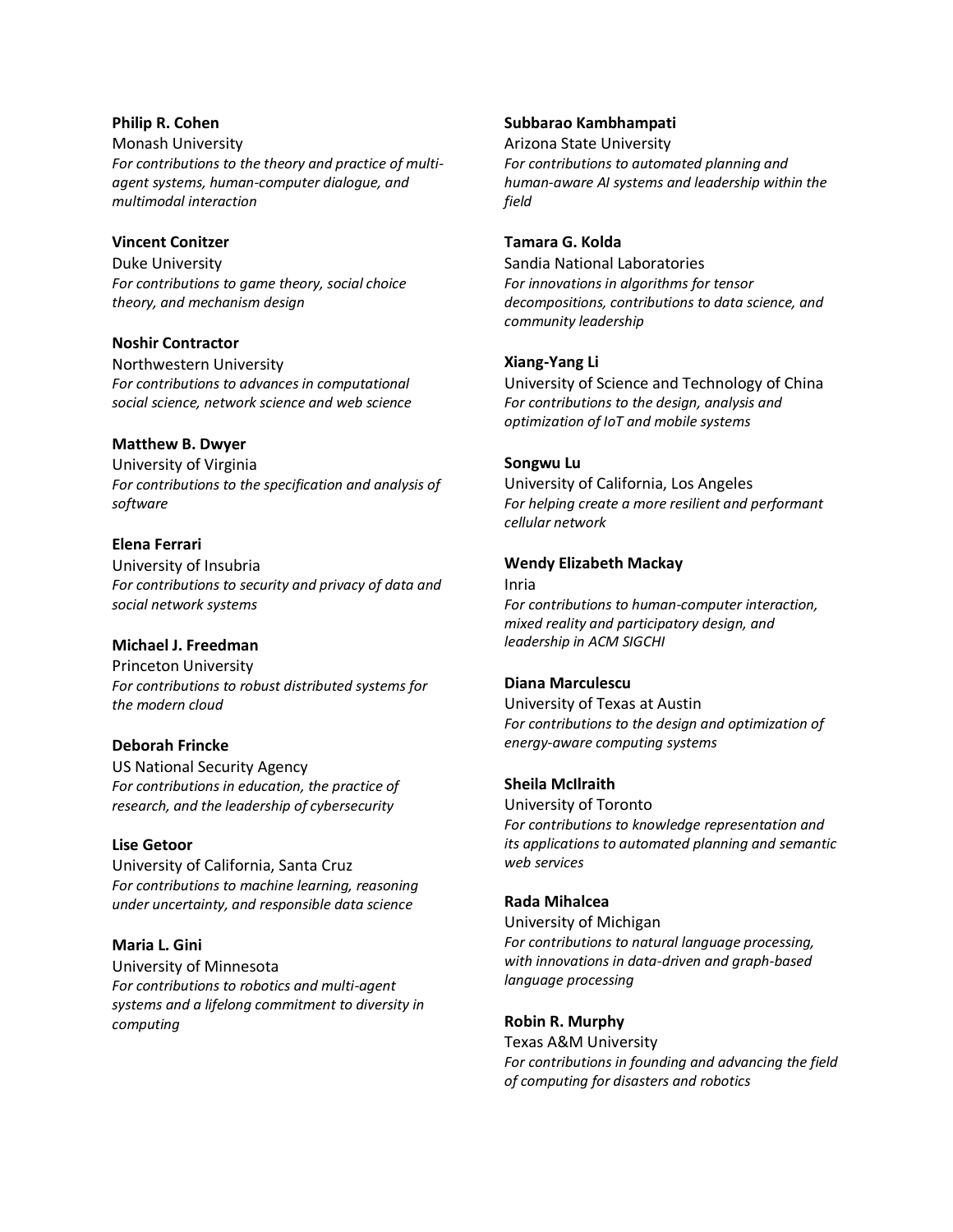**Marc Najork** Google *For contributions to web search and web science*

# **Jason Nieh**

Columbia University *For contributions to operating systems, virtualization, and computer science education*

## **Hanspeter Pfister**

Harvard University *For contributions to volume rendering, visualization, computer graphics, and computer vision applications*

## **Timothy M. Pinkston**

University of Southern California *For contributions to interconnection network routing algorithms and architectures, and leadership in expanding computing research*

## **Mihai Pop**

University of Maryland, College Park *For contributions to computational biology, algorithms, and software for DNA sequence analysis and sequence assembly*

### **Andreas Reuter**

Heidelberg University/Heidelberg Laureate Forum Foundation *For contributions to database concurrency control and for service to the community*

### **Jeffrey S. Rosenschein**

Hebrew University *For contributions to multi-agent systems, in particular, the use of game theory in multi-agent systems*

### **Srinivasan Seshan**

Carnegie Mellon University *For contributions to computer networking, mobile computing and wireless communications*

### **Prashant J. Shenoy**

University of Massachusetts Amherst *For contributions to the modeling and design of distributed systems*

# **Peter W. Shor**

Massachusetts Institute of Technology *For contributions to quantum computing, information theory, and randomized algorithms*

### **Mona Singh**

Princeton University *For contributions to computational biology, spearheading algorithmic and machine learning approaches for characterizing proteins and their interactions*

## **Ramesh K. Sitaraman**

University of Massachusetts Amherst *For contributions to content delivery networks, distributed systems, and scalable Internet services*

# **Dawn Song**

University of California, Berkeley *For contributions to security and privacy*

# **Salvatore J. Stolfo**

Columbia University *For contributions to machine-learning-based cybersecurity and parallel hardware for database inference systems*

### **Dacheng Tao**

The University of Sydney *For contributions to representation learning and its applications*

### **Moshe Tennenholtz**

Technion *For contributions to AI and algorithmic game theory*

### **Giovanni Vigna**

University of California, Santa Barbara *For contributions to improving the security of the Internet and combating cybercrime*

### **Nisheeth K. Vishnoi**

Yale University *For contributions to theoretical computer science and its connections with mathematics, sciences, and social sciences*